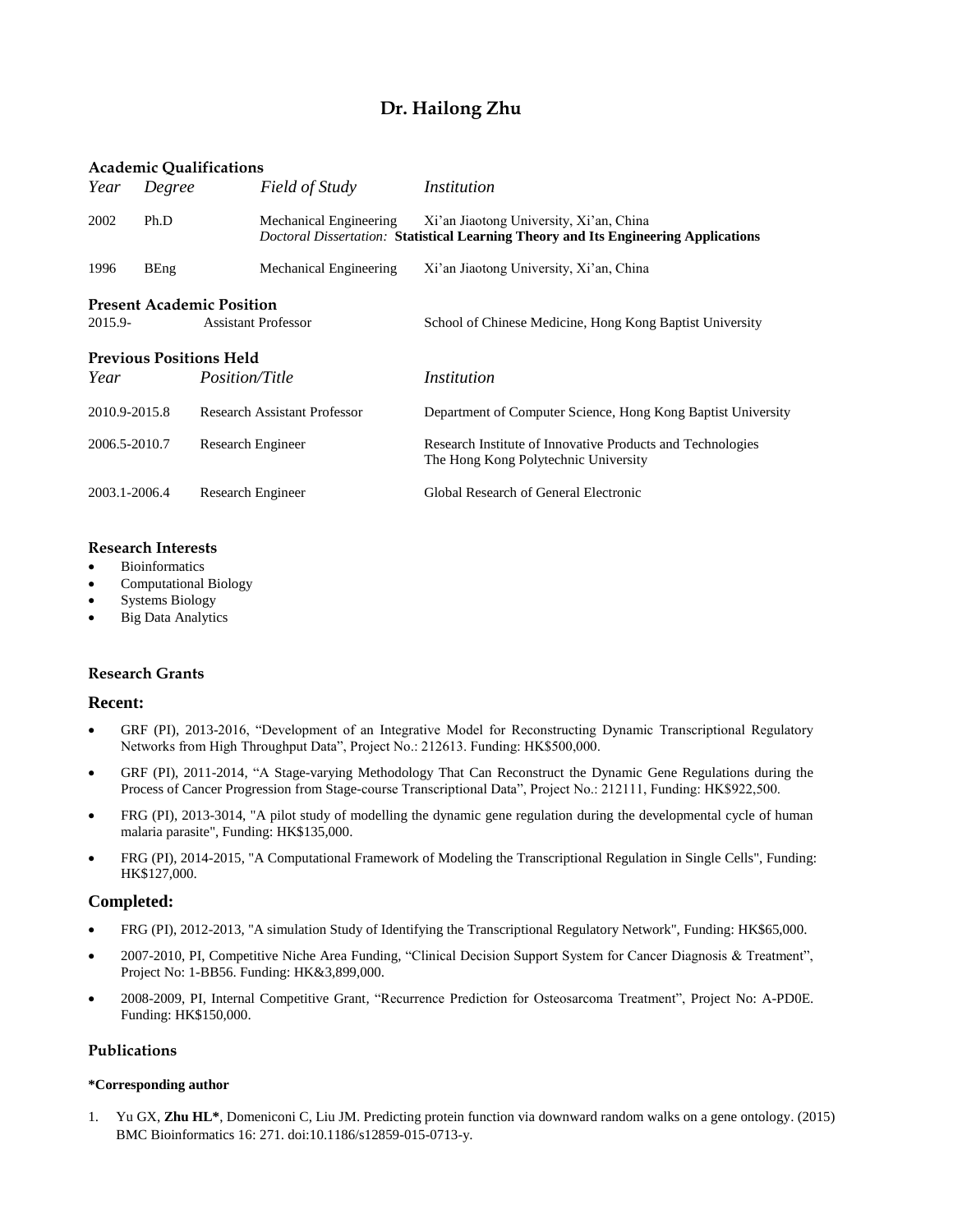- 2. Narasundaram N, Liu JM, Karthick V, Doss GP, Chakraborty C, Chen LN, **Zhu HL\***. (2015) Analysing the effect of mutation on protein function and discovering potential inhibitors of CDK4: Molecular modelling and dynamics studies. PLoS ONE 10(8): e0133969. doi:10.1371/journal.pone.0133969. (Impact Factor: 3.53)
- 3. Yu GX, **Zhu HL\***, Domeniconi C, and Guo MZ. (2015) Integrating Multiple Networks for Protein Function Prediction, BMC Systems Biology, 2015, 9(S1): S4. (Impact Factor: 2.85)

- 4. Yu GX, **Zhu HL\***, Domeniconi C. (2015) Predicting Protein Function using Incomplete Hierarchical Labels, BMC Bioinformatics, 16:1. (Impact Factor: 2.67)
- 5. Doss GP. C, Rajith B, Chakraborty C, NagaSundaram N, Ali SK, **Zhu HL\***. (2014) Structural signature of the G719S-T790M double mutation in the EGFR kinase domain and its response to inhibitors. Scientific Reports, 4, Article number: 5868, doi:10.1038/srep05868. (Impact Factor: 5.078)
- 6. Doss GP, Chakraborty C, Chen LN and **Zhu HL\***. (2014) Integrating In Silico Prediction Methods, Molecular Docking, and Molecular Dynamics Simulation to Predict the Impact of ALK Missense Mutations in Structural Perspective. BioMed Research International. Volume 2014, Article ID 895831, 14 pages, (Impact Factor: 2.880)
- 7. Doss GP, Chakraborty C, Syed SA, NagaSundaram N, Chen LN, **Zhu HL\*.** (2014) Evolution- and Structure-Based Computational Strategy Reveals the Impact of Deleterious Missense Mutations on MODY 2 (Maturity-Onset Diabetes of the Young, Type 2). Theranostics, 4(4):366-385. doi:10.7150/thno.7473. (Impact Factor: 7.806)
- 8. Chakraborty C, C GPD. C, Chen LN, **Zhu HL\***. (2014) Evaluating protein-protein interaction networks for diseases, pathway, target discoverry, and drug-design using in silico pharmacology. Curr Protein Pept Sci. 2014;15(6):561-71. (Impact Factor: 2.33)
- 9. Zeng T, Sun SY, Wang Y, **Zhu HL**, Chen LN. (2013) Network biomarkers reveal dysfunctional gene regulations during disease progression. FEBS Journal, 2013 Sep 20. doi: 10.1111/febs.12536. (Impact Factor: 4.25)
- 10. Doss CGP, Nagasundaram N, Chakraborty C, Chen LN, **Zhu HL\***. (2013) Extrapolating the effect of deleterious nonsynonymous single nucleotide polymorphisms in the binding adaptability of flavopiridol with CDK7 protein: a molecular dynamics approach, Human Genomics, 7:10, doi:10.1186/1479-7364-7-10. (Impact Factor: 2.69)
- 11. **Zhu HL\***, Rao RSP, Zeng T, Chen LN. (2012) Reconstructing dynamic gene regulatory networks from sample-based transcriptional data. Nucleic Acids Research, 40(21):10657-10667; doi: 10.1093/nar/gks860. (Impact Factor: 8.278)
- 12. **Zhu HL\***, Rao RSP, Chen LN. (2012) Reconstructing Dynamic Gene Regulatory Network for the Development Process of Hepatocellular Carcinoma. 2012 Workshop on Pharmaco-Informatics for Drug Discovery in Conjunction with 2012 IEEE International Conference on Bioinformatics and Biomedicine (BIBM 2012), Philadelphia, Oct. 2012.
- 13. Zhang Lin, Zhang Lei, Zhang D, **Zhu HL**. (2011) Ensemble of local and global information for finger-knuckle-print recognition, Pattern Recognition. 44(9):1990-1998. (IF: 3.219)
- 14. Zhang Lin, Zhang Lei, Zhang D and **Zhu HL**. (2010) Online finger-knuckle-print verification for personal authentication, Pattern Recognition, 43(7):2560-71. (IF: 3.219)
- 15. Chow CK, **Zhu HL\***, Kuo WP. (2010) Error margin analysis for feature gene extraction, BMC Bioinformatics, 11:241, (11 May 2010). (IF: 3.02)
- 16. Wang HQ, **Zhu HL\***, Cho CS, Yip TC, Ngan KC, Law CK. (2010) Method of regulatory network that can explore protein regulations for disease classification, Artificial Intelligence in Medicine, 48(2-3):119-127. (IF: 1.767)
- 17. Lau HY, Tong KY, **Zhu HL**, (2009). Support vector machine for classification of walking conditions of persons after stroke with dropped foot. Human Movement Science, 28(4):504-514. (IF: 2.602)
- 18. Wang HQ, Wong HS, **Zhu HL**, Yip TC. (2009) A neural network-based biomarker association information extraction approach for cancer classification. Journal of Biomedical Informatics. 42:654-666. (IF: 2.434)
- 19. Wang HQ, **Zhu HL\***, Zheng CH, Yip TC, Cho CS, Law CK. (2009) Mining protein regulatory relationships using neural network methods for early prediction of SARS, Journal of Circuits, Systems, and Computers, 18(8): 1397-1407.
- 20. Lau HY, Tong KY, **Zhu HL.** (2008) Support Vector Machine for Classification of Walking Conditions Using Miniature Kinematic Sensors, Medical & Biological Engineering & Computing, 46(6): 563-573. (IF: 1.790)
- 21. Au SK, Cho CS, Yip TT, Yip C, **Zhu HL**, Leung WF, Tsui YB, Kwok LP, Kwan SM, Cheng WW, Tzang CH, Yang M, Law CK. (2007) Deep Proteome profiling of sera from never-smoked lung cancer patients, Biomedicine & Pharmacotherapy, 61(9):570-577. (IF: 2.231)